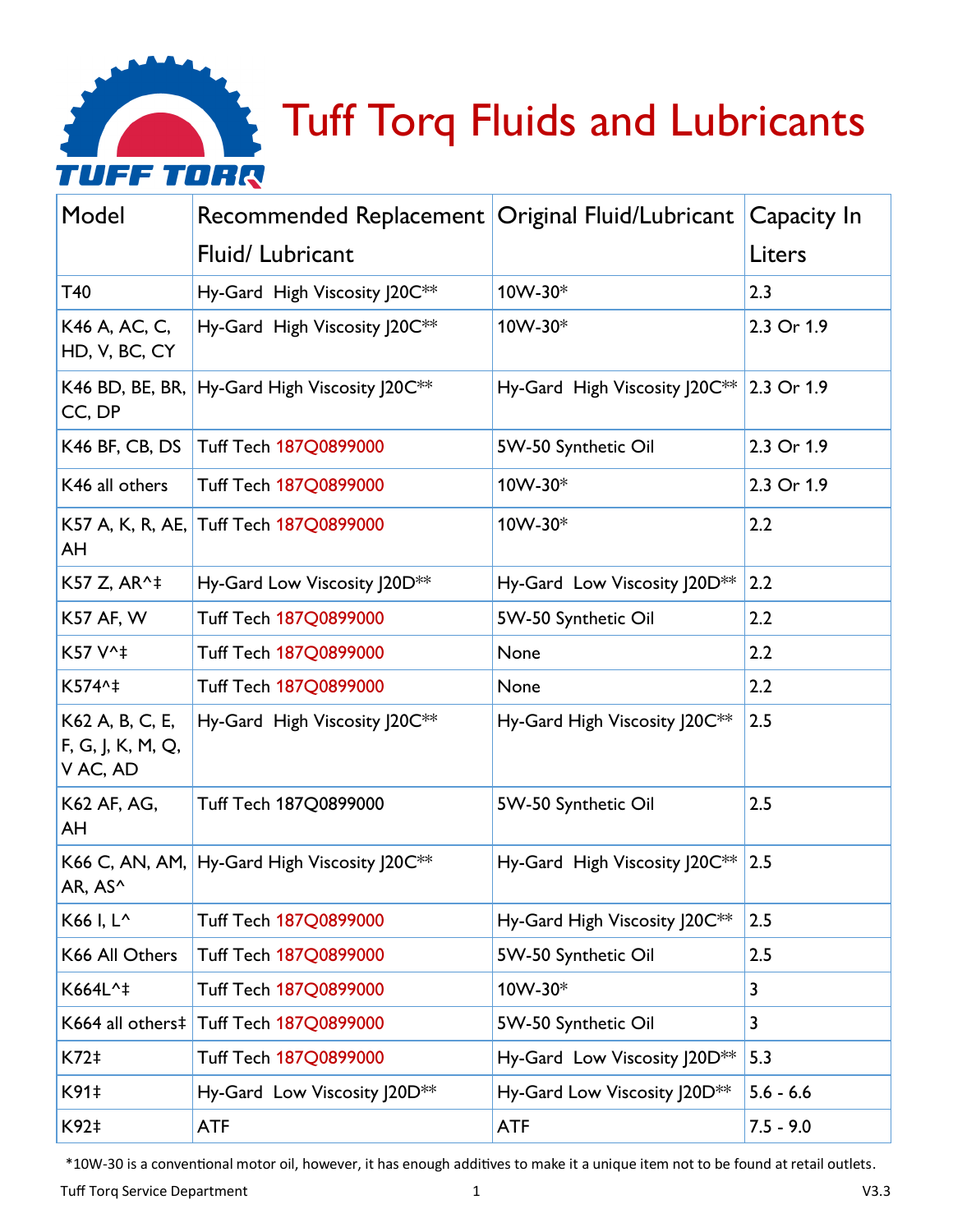

| Model                      | Recommended Replacement   Original Fluid/ Lubricant |                                           | Capacity In |
|----------------------------|-----------------------------------------------------|-------------------------------------------|-------------|
|                            | Fluid/Lubricant                                     |                                           | Liters      |
| KTM10                      | Tuff Tech 187Q0899000                               | None                                      | 1.3         |
| KTM13                      | Tuff Tech 187Q0899000                               | None                                      | 1.3         |
| KXH-7                      | Tuff Tech 187Q0899000                               | None                                      | 2.4         |
| <b>KXH-10</b>              | Tuff Tech 187Q0899000                               | None                                      | 2.4         |
| TL200(L2)                  | Tuff Tech 187Q0899000                               | 10W-30*                                   | 2.2         |
| TZ-300                     | <b>Tuff Tech 187Q0899000</b>                        | <b>Tuff Tech 187Q0899000</b>              | 1.8         |
| <b>TZ-400</b>              | Tuff Tech 187Q0899000                               | Tuff Tech 187Q0899000                     | 1.8         |
| TZ-450                     | Tuff Tech 187Q0899000                               | Tuff Tech 187Q0899000                     | 1.8         |
| TZT 7 D L/R &<br>M L/R     | Hy-Gard High Viscosity J20C**                       | 10W-30*                                   | 2.7         |
| TZT 7 D X/Y &<br>M X/Y     | Hy-Gard High Viscosity J20C**                       | Hy-Gard High Viscosity J20C**             | 2.7         |
| TZT13 G, D2^‡              | Hy-Gard High Viscosity J20C**                       | Hy-Gard High Viscosity J20C**             | 2.7         |
| TZT13 J^                   | Tuff Tech 187Q0899000                               | Hy-Gard High Viscosity J20C**             | 2.7         |
|                            | TZT1311 D, E^‡ Tuff Tech 187Q0899000                | Hy-Gard High Viscosity J20C**             | 2.7         |
| K51 A, B, E                | Hy-Gard High Viscosity  20C <sup>**</sup>           | 10W-30*                                   | 2.25        |
| K51 C, D. F                | Tuff Tech 187Q0899000                               | 10W-30*                                   | 2.25        |
| K61 C <sup>^</sup>         | 10W-30*                                             | 10W-30*                                   | 3.3         |
| K61^                       | Tuff Tech 187Q0899000                               | 10W-30*                                   | 3.3         |
| T36                        | Tuff Tech 187Q0899000                               | 10W-30*                                   | 1.8         |
| K71 A, B, P‡               | Hy-Gard High Viscosity J20C**                       | Hy-Gard High Viscosity  20C <sup>**</sup> | 4.6         |
| K71 C, E, G, H,<br>J, L, P | Tuff Tech 187Q0899000                               | 10W-30*                                   | 4.6         |
| TZT1310 A^                 | Hy-Gard High Viscosity J20C**                       | Hy-Gard High Viscosity J20C**             | 2.7         |

\*10W-30 is a conventional motor oil, however, it has enough additives to make it a unique item not to be found at retail outlets.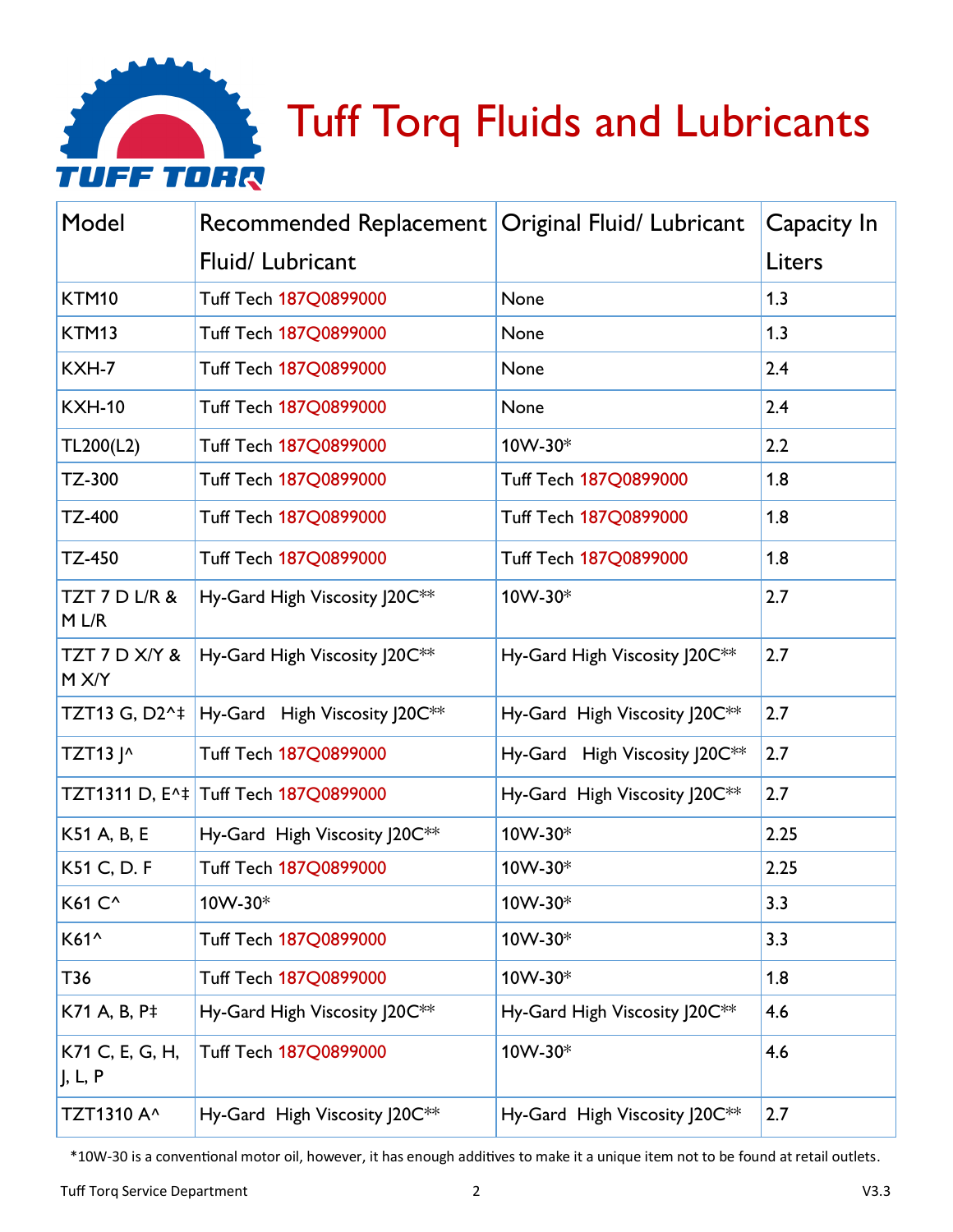

| Model                               | Recommended Replacement   Original Fluid/ Lubricant |                               | Capacity In            |
|-------------------------------------|-----------------------------------------------------|-------------------------------|------------------------|
|                                     | Fluid/Lubricant                                     |                               | Liters                 |
| <b>KT10</b>                         | 80-90 gear oil                                      | 80-90 gear oil                | 1.4                    |
| <b>KT30</b>                         | Hy-Gard High Viscosity J20C**                       | Hy-Gard High Viscosity J20C** | 2.6                    |
| <b>KT35</b>                         | Hy-Gard High Viscosity J20C**                       | Hy-Gard High Viscosity J20C** | check by dip<br>stick  |
| <b>KPS-18T</b>                      | Mobile 424                                          | Mobile 424                    | $\overline{2}$         |
| KPS-23ALP                           | Tuff Tech 187Q0899000                               | 10W-30*                       | 0.7                    |
| <b>KWM-13</b>                       | Tuff Tech 187Q0899000                               | 10W-30*                       | .07 Hydro/ .17<br>Gear |
| <b>KPL-10</b>                       | Tuff Tech 187Q0899000                               | 10W-30*                       | 0.5                    |
| KPL-10 ALP                          | Tuff Tech 187Q0899000                               | 10W-30*                       | 0.5                    |
| <b>KPL-13</b>                       | Tuff Tech 187Q0899000                               | 10W-30*                       | 0.5                    |
| KPL-13AL                            | Tuff Tech 187Q0899000                               | 10W-30*                       | 0.5                    |
| <b>KPL-18</b>                       | Tuff Tech 187Q0899000                               | 10W-30*                       | 0.7                    |
| KPL-18CRD                           | Tuff Tech 187Q0899000                               | 10W-30*                       | 0.7                    |
| K50                                 | Tuff Tech 187Q0899000                               | 10W-30*                       | $\mathbf{2}$           |
| K55 A, H                            | Hy-Gard High Viscosity J20C**                       | 10W-30*                       | $\overline{2}$         |
| K55 B, C, D, E,<br>F, G, I, J, K, L | Tuff Tech 187Q0899000                               | 10W-30*                       | $\mathbf{2}$           |
| K56                                 | Tuff Tech 187Q0899000                               | 10W-30*                       | 2.25                   |
| K60 JD                              | Hy-Gard High Viscosity J20C**                       | 10W-30*                       | 3.3                    |
| K60 SMP                             | Tuff Tech 187Q0899000                               | 10W-30*                       | 3.3                    |
| K65^                                | Tuff Tech 187Q0899000                               | 5W-50 Synthetic Oil           | 3                      |
| K70^‡                               | Hy-Gard Low Viscosity J20D**                        | 10W-30*                       | 4.4                    |

\*10W-30 is a conventional motor oil, however, it has enough additives to make it a unique item not to be found at retail outlets.

Tuff Torq Service Department V3.3